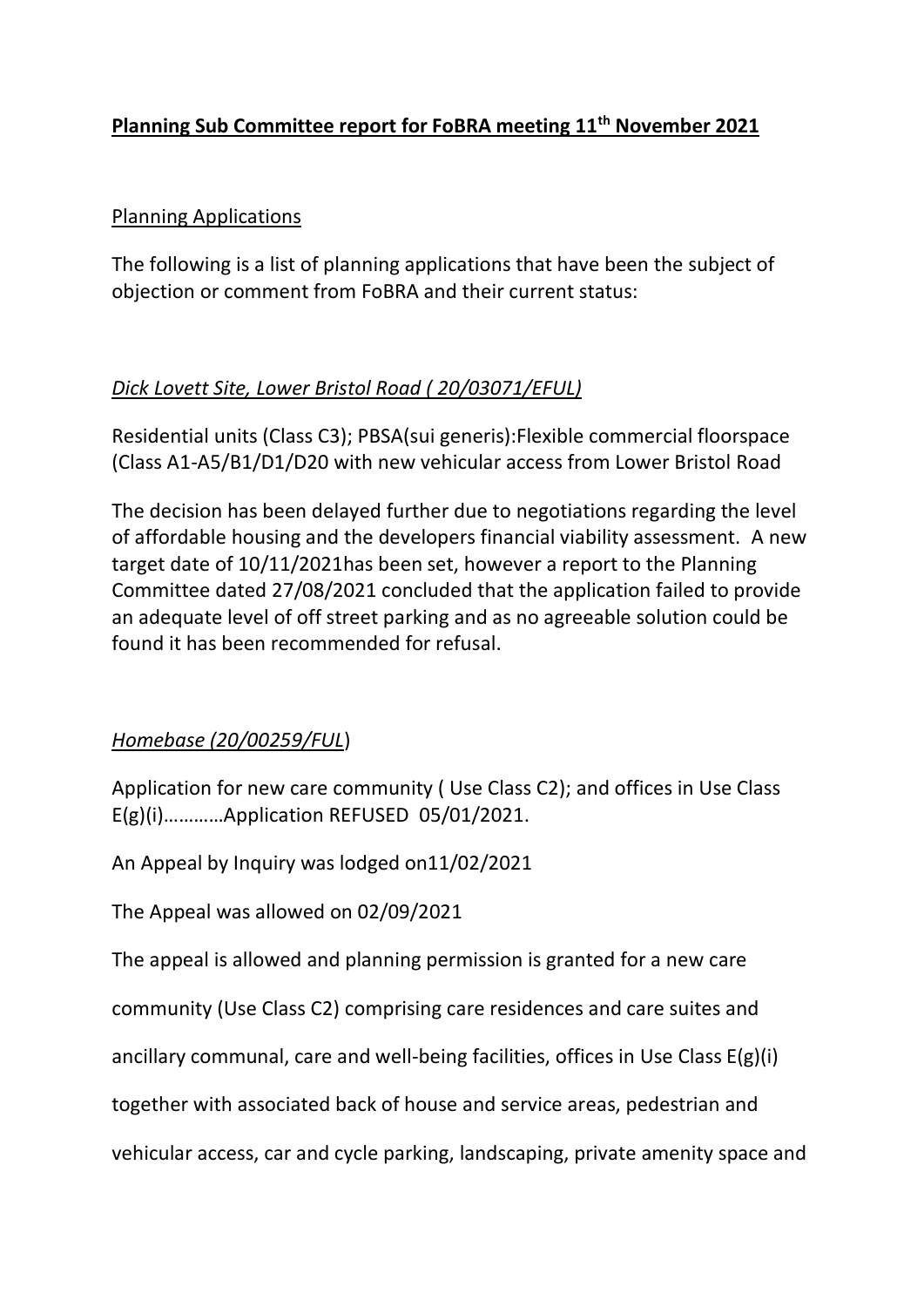public open space at the Homebase Site, Pines Way, Westmoreland, Bath, BA2

3ET in accordance with the terms of the application.

## *The Scala/Co-op, Shaftesbury Road, Oldfield Park (20/00552/FUL)*

Application to provide new extensions to improve retail store; new community space; 20No apartments; student accommodation of 96 bedrooms; residential block (C3) including 12No one bedroom apartments…a mix of affordable and market.

A revised planning application was submitted on 19/01/2021 and was REFUSED on 07/05/2021, although there no mention was made in the decision regarding the provision of 96 PBSA to be inappropriate in this area, just scale and massing of the proposed building.

An appeal was lodged with a start date of 12/10/2021.

Also a new planning application was lodged on 31/08/2021 (ref: 21/04049/FUL) for the following:

Redevelopment of The Scala site including the demolition of existing extensions and new extensions to improve retail store at ground floor level, provide a new community space and student accommodation (16no bed spaces) at first floor levels. Erection of student accommodation including 72no. student bedrooms and associated ancillary space. Erection of a residential block (C3) including 9 no. apartments. Parking for cars and cycles and associated landscaping (Resubmission).

### *Regency Laundry, Lower Bristol Road.(20/03166/FUL)*

155No Co-living studios; shared kitchen, living , communal areas totalling 494sqm: 261 sq m co-working space; 155 cycle spaces and 2 carpark spaces.

The decision has been delayed with negotiations continuing regarding provision of affordable housing. A revised offer has been submitted by the developer ( without prejudice) . There remains a fundamental disagreement that Policy C9 applies in the case of co-living schemes .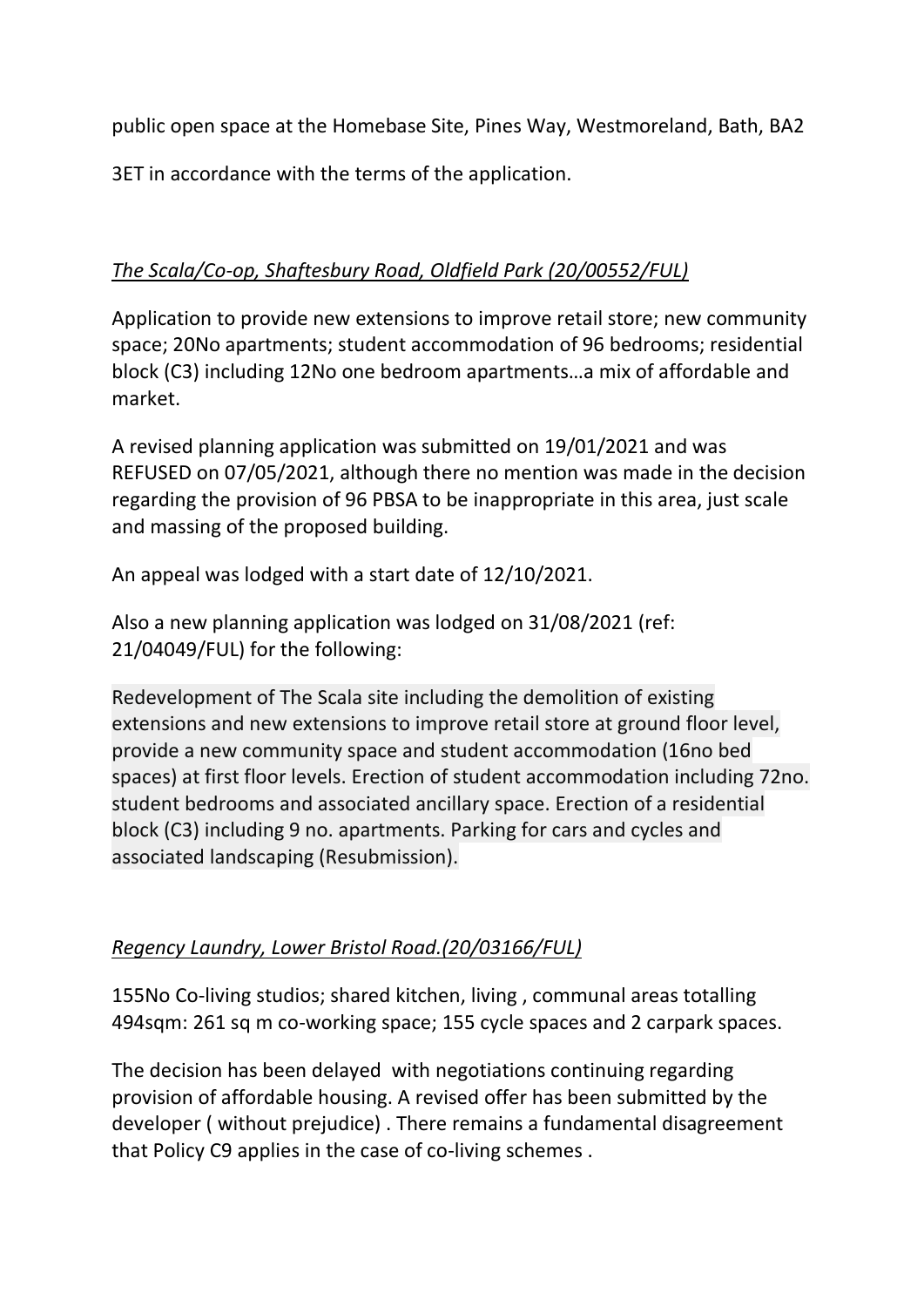The application was refused on 23/09/2021 due to strong economic reasons why the loss of the existing industrial floorspace would be inappropriate.

### *Bristol Airport Appeal*

We have objected to Bristol Airports Appeal against NSC's refusal of their planning application to expand the airports throughput of 10ppa to12ppa

#### Other Matters

#### *Local Plan Partial Update Options Consultation*

Public consultation **ended on 8th October 2021.**

Banes website explains what happens next:

This consultation will be open until 8th October 2021. After it has closed, they will publish the results on their website.

Responses received on the Local Plan Partial Update will be submitted alongside the Draft Plan for examination by a planning inspector, appointed by the Secretary of State.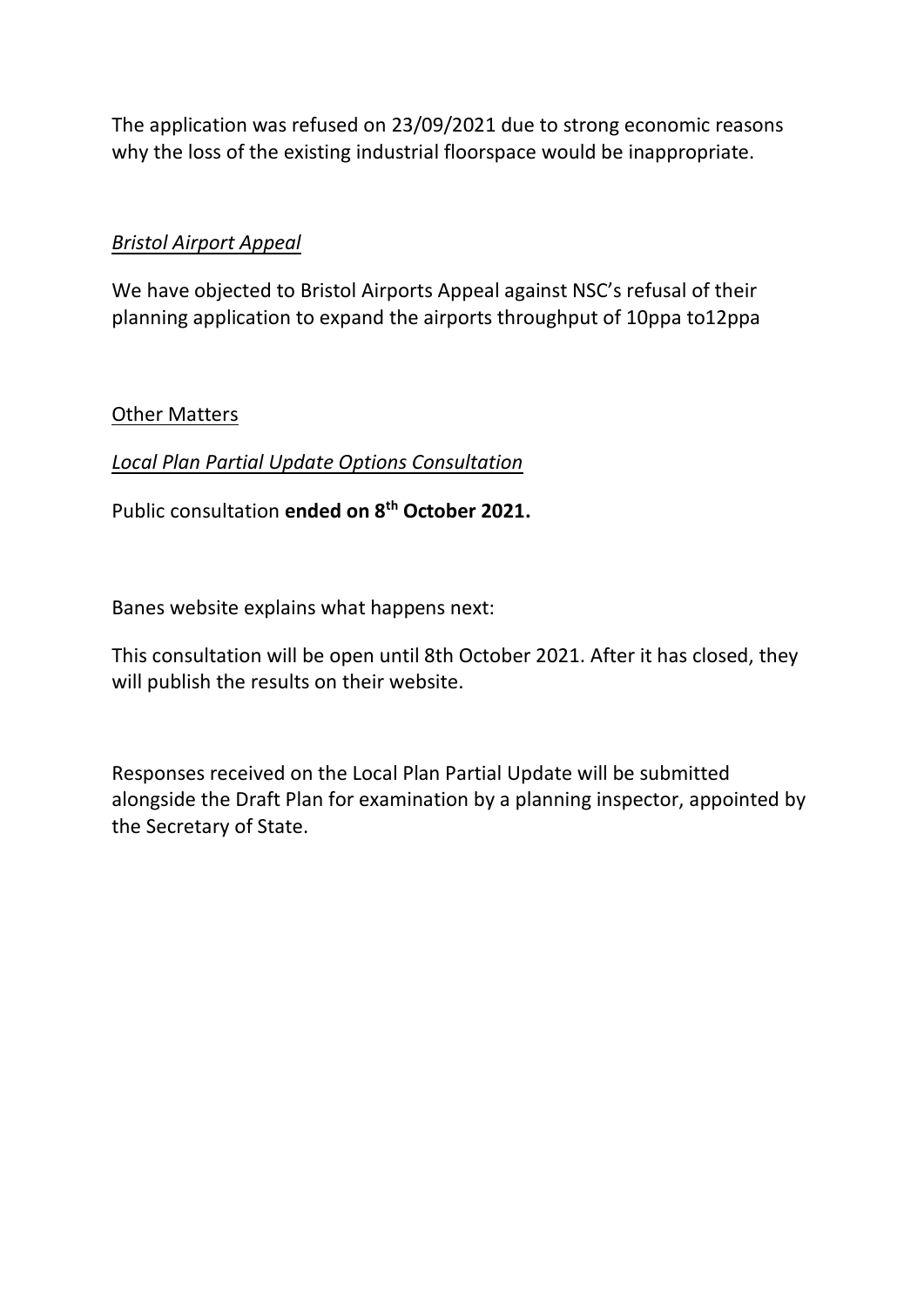Project timeline: Local Plan Partial Update

Winter 2021 to 2022

Plan submission for examination by a planning inspector, appointed by the Secretary of State (Regulation 21)

Spring 2022

Examination hearings

Summer 2022

Adoption

Supplementary Planning Documents: the timeline for the next stages for the SPDs can be found in the Council's Local Development Scheme.

The partial update is not a new Local Plan, it is an update of parts of the Core Strategy & Placemaking Plan (together comprising the adopted Local Plan for B&NES). The update will not change the plan period, the spatial strategy or the overall housing requirement of the adopted Core Strategy and Placemaking Plan.

The purpose of this Options consultation was to facilitate discussion and generate comment on the options or potential approaches for addressing some of the critical issues facing Bath and North East Somerset.

The stages to adoption are:

Spring 2021: Formal consultation on Draft Partial Update (Regulation 19)